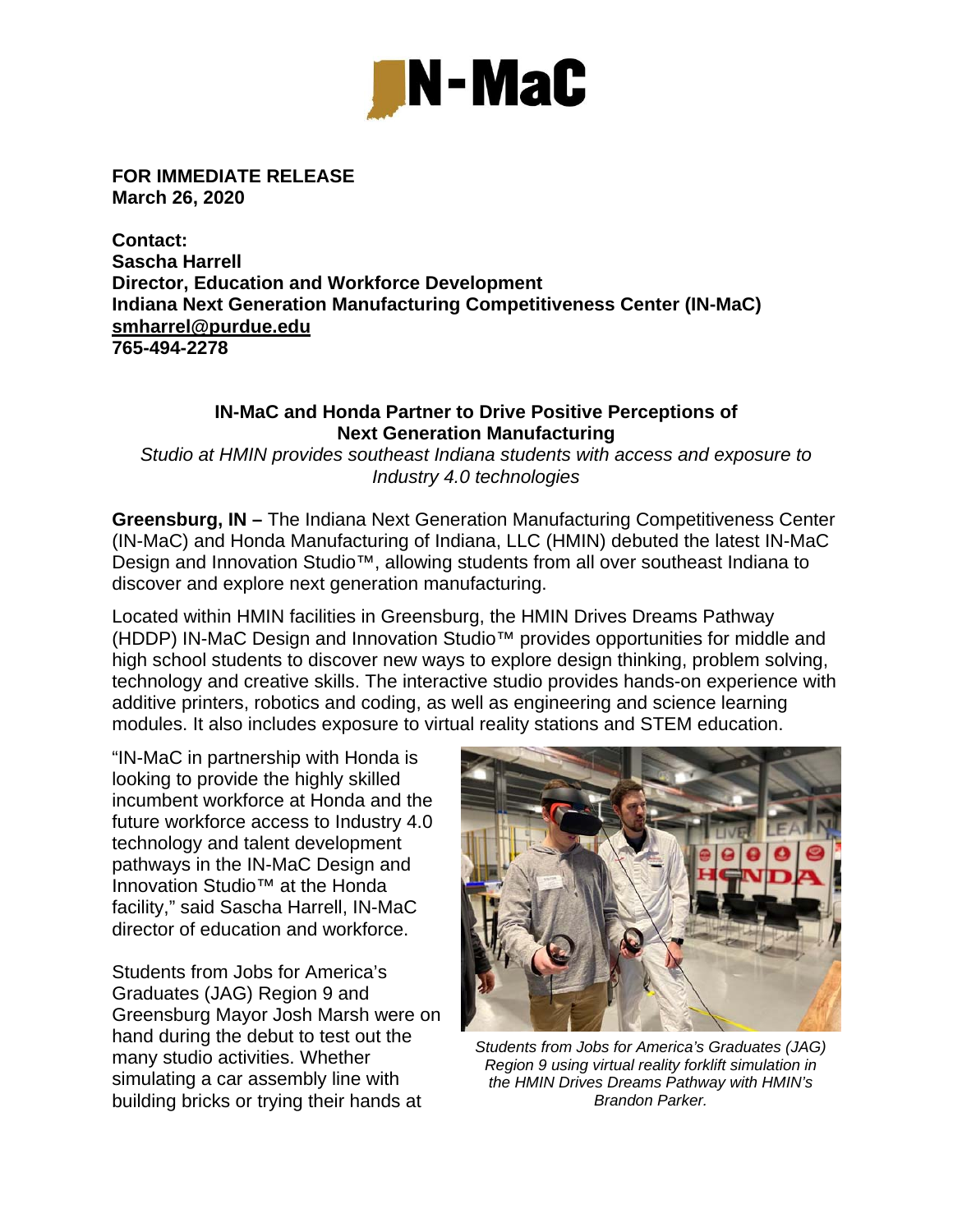

virtual reality welding and paint and forklift simulators, students and local officials got a glimpse of next generation manufacturing in action.

"What stands out about this studio is the chance for students to make the connection between what they are learning at school through STEM classes with the manufacturing processes, critical thinking and problem solving our associates use every day to build vehicles for our customers around the world," said Tim Myers, HMIN senior vice president. "As we continue to build our talent pipeline and future workforce, it is critical for Honda and other companies like ours to tap into the interests of students by providing opportunities like this."

"The studio provides a unique experience by bringing the digital realm of creating and making, along with authentic connections to industry, specifically with the regionallyrelevant manufacturing landscape, to the learning environments provided within both schools as well as industry settings. The connection to studios that are located within manufacturing facilities and embedded within their outreach programs offers a truly unique way of bridging the industry-education gap. By doing so, this provides students with relevant and realistic experiences that will help to cultivate technical competencies along with new digital abilities, employability skills, and awareness of career pathways at a young age where career perceptions are formed and new ways of thinking can be fostered," said Greg Strimel, assistant professor of engineering/technology teacher education in Purdue Polytechnic.

"Seeing the studios come together and students using the technology is rewarding. Having access to a studio within in industry is a great resource that inspires the students who come through to become more interested in manufacturing careers, like at Honda," said Ty Martorano, product development specialist at STEM Education Works."

Currently, through a partnership with IN-MaC, Purdue Polytechnic and STEM Education Works, there are ten studios located at elementary schools and industries throughout Indiana. Studios are being implemented across the state to pilot innovative STEM education and work solutions. Additional training and industry studios are scheduled to open in 2020.

The HDDP program is open to students from Indiana schools, homeschools and community-based education organizations that are interested in STEM education, exposure to other careers in manufacturing and to improving career opportunities for Indiana youth.



*Other activities included using the Dobot robotic arm to immolate industry skills and technology. Participants are provided access to coding and major programing languages.*